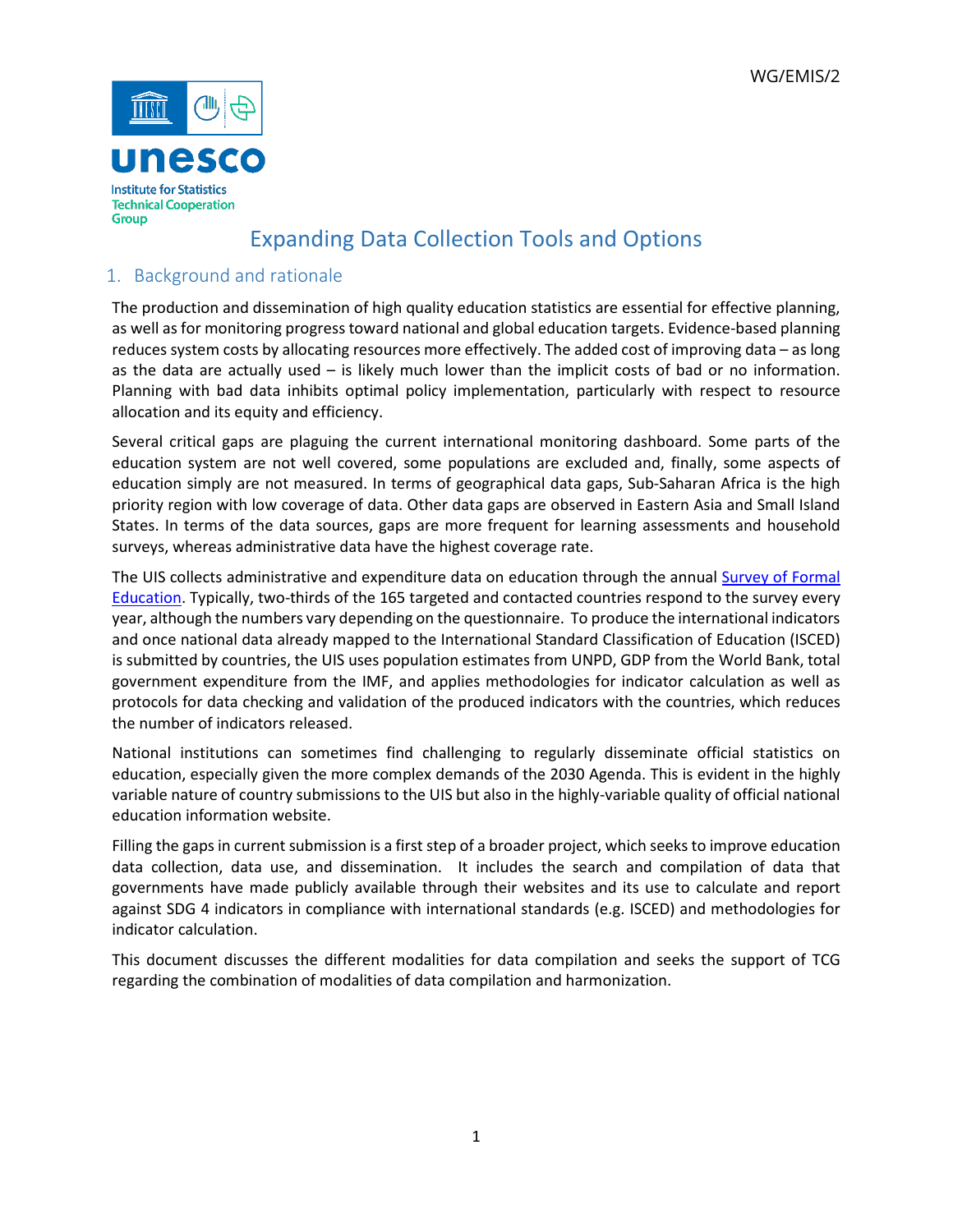## 2. The UIS Formal Education Survey:

The UIS produces the indicators based on the collection of data, among others, from official administrative sources at the national level through the UIS Education Survey. Collected information encompasses data on educational programmes, access, participation, progression, completion, literacy, educational attainment and human and financial resources. These statistics cover formal education in public and private institutions (early childhood education, primary and secondary schools, colleges, universities and other tertiary education institutions), and special needs education (both in regular and special schools).

The UIS Survey of formal education is based on two main data sources:

- **EMIS systems:** These are usually available from EMIS and used by Ministries of Education for management and planning purposes, and are typically updated on an annual basis. EMIS should typically cover many types of educational paths and levels, including Early Childhood Education (ECE), higher education, and Technical and Vocational Education and Training (TVET).
- **Financial and expenditure data** contain information on different sources of income and expenditure, including government spending on education. This source commonly encompasses data on the construction and maintenance of schools, teacher salaries and household spending on education, including supplies, transport and other costs. Some administrative data are typically available from non-EMIS sources within Ministries but should ideally be linked to EMIS (e.g. school feeding programmes and teacher salaries), depending on how the country organizes the data.

These data are gathered annually by the UIS and its partner agencies through three major surveys[1](#page-1-0) being the most important the UIS Survey of Formal Education. The UIS education questionnaires are sent to UNESCO Member States annually. The questionnaires are based on international standards, classifications and measures that are regularly reviewed and modified by the UIS in order to address emerging statistical issues and improve the quality of data.

### *Questionnaire A: Students and Teachers (ISCED 0 to 4) collects:*

- Number of students by level of education, type of institution, intensity of participation, sex, age, and grade
- Number of repeaters for primary and secondary education (ISCED 1 to 3)
- Number of students by programme orientation (ISCED 2 to 4)
- Number of classroom teachers by employment status, qualified and trained status, teaching level of education, type of institution, sex; and annual statutory teacher compensation in public institutions
- Number of educational institutions with ICT services, basic hygiene facilities and the provisioning of life skills–based HIV and sexuality education by level of education and type of institution.

*Questionnaire B: Educational Expenditure (ISCED 0 to 8) collects:*

 $\overline{\phantom{a}}$ 

<span id="page-1-0"></span><sup>1</sup> The three major UIS Surveys on Education are: UIS Survey of Formal Education, UIS Literacy and Educational Attainment Survey, and UOE Survey of Formal Education. UNESCO-UIS, the OECD and Eurostat (UOE) have jointly administered this annual data collection since 1993. The UOE questionnaire compiles data from high- and middle-income countries that are generally members or partner countries of the OECD or Eurostat. The UOE survey gathers more detailed education statistics.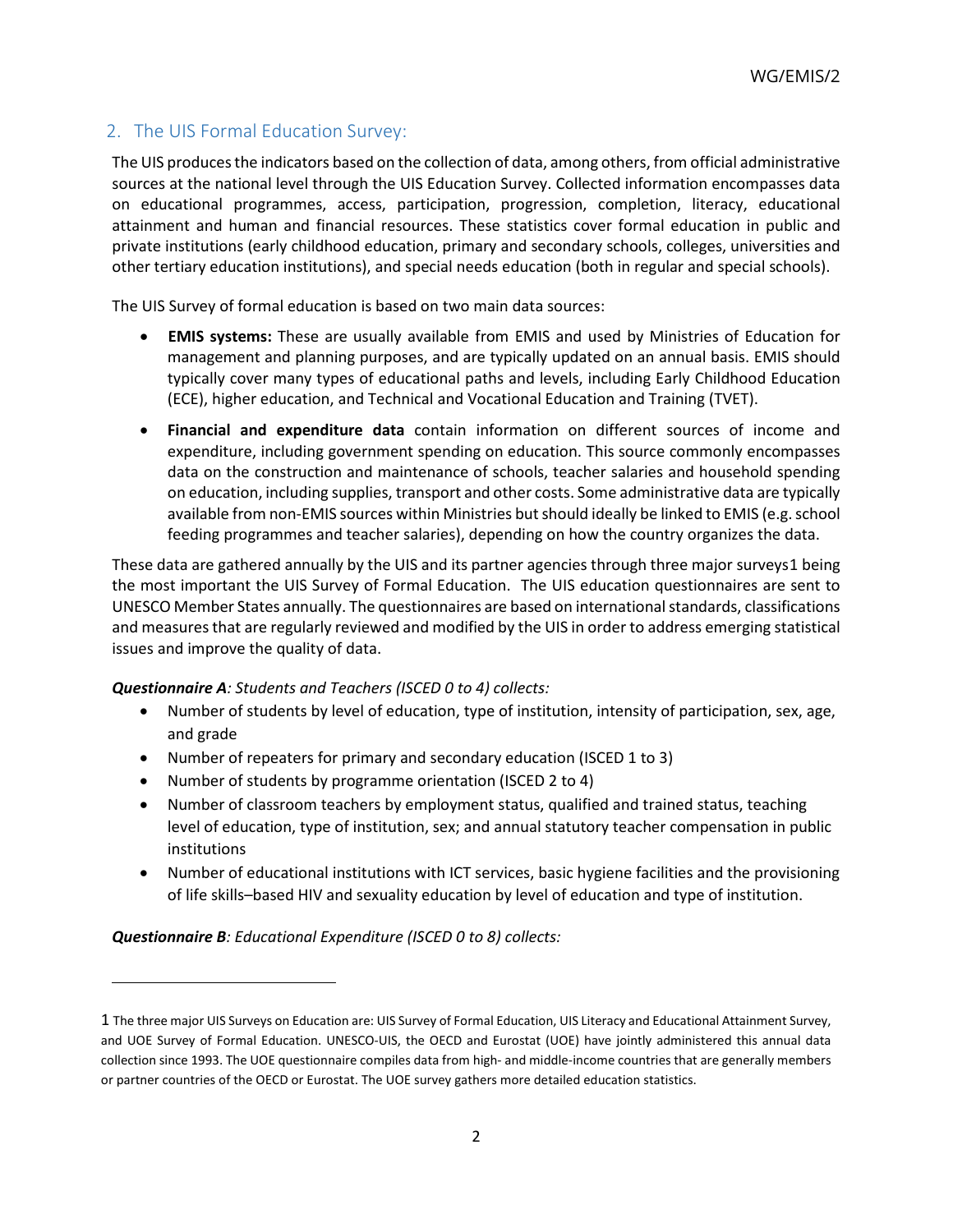- Expenditure on educational core services from government, private and international sources (i.e. all expenditure that is directly related to instruction and education, such as teachers, school buildings, teaching materials and books)
- Expenditure on educational services other than instruction (e.g. administration, policy formulation, curriculum development, school feeding and supervision)
- Actual rather than budgeted expenditure
- Expenditure that occurs within the borders of the country (i.e. national schools abroad not included and financial aid to students studying abroad is identified separately).

## *Questionnaire C: Students and Teachers (ISCED 5 to 8) collects:*

- Number of students by level of education, type of institution, intensity of participation and sex
- Number of new entrants
- Number of graduates by level of education, fields of education, and sex
- Number of internationally mobile students by country of origin and sex
- Number of academic staff by level of education, employment status, type of institution and sex.

### *Questionnaire on National Education Systems collects:*

- Information on national education programmes and their classifications according to the 2011 revision of the ISCED 2011.
- Information used to ensure the production of internationally comparable data and indicators that are gathered through the UIS education questionnaires to produce ISCED mappings, which are essential tools for comparing national education systems.
- Information on the provision of free and compulsory education as per national legislation and/or educational laws.

As shown in Figure 1, the workflow for the production of the indicators takes various steps before the data dissemination, starting from data collection through several questionnaires to many stages of data verification and validation by the member states.

### *Figure 1: Indicator production workflow*



The current process of the Education Survey is fragmented, in the sense that there is a disassociation between the raw data and the indicator figures produced, and it may take several months to complete the cycle: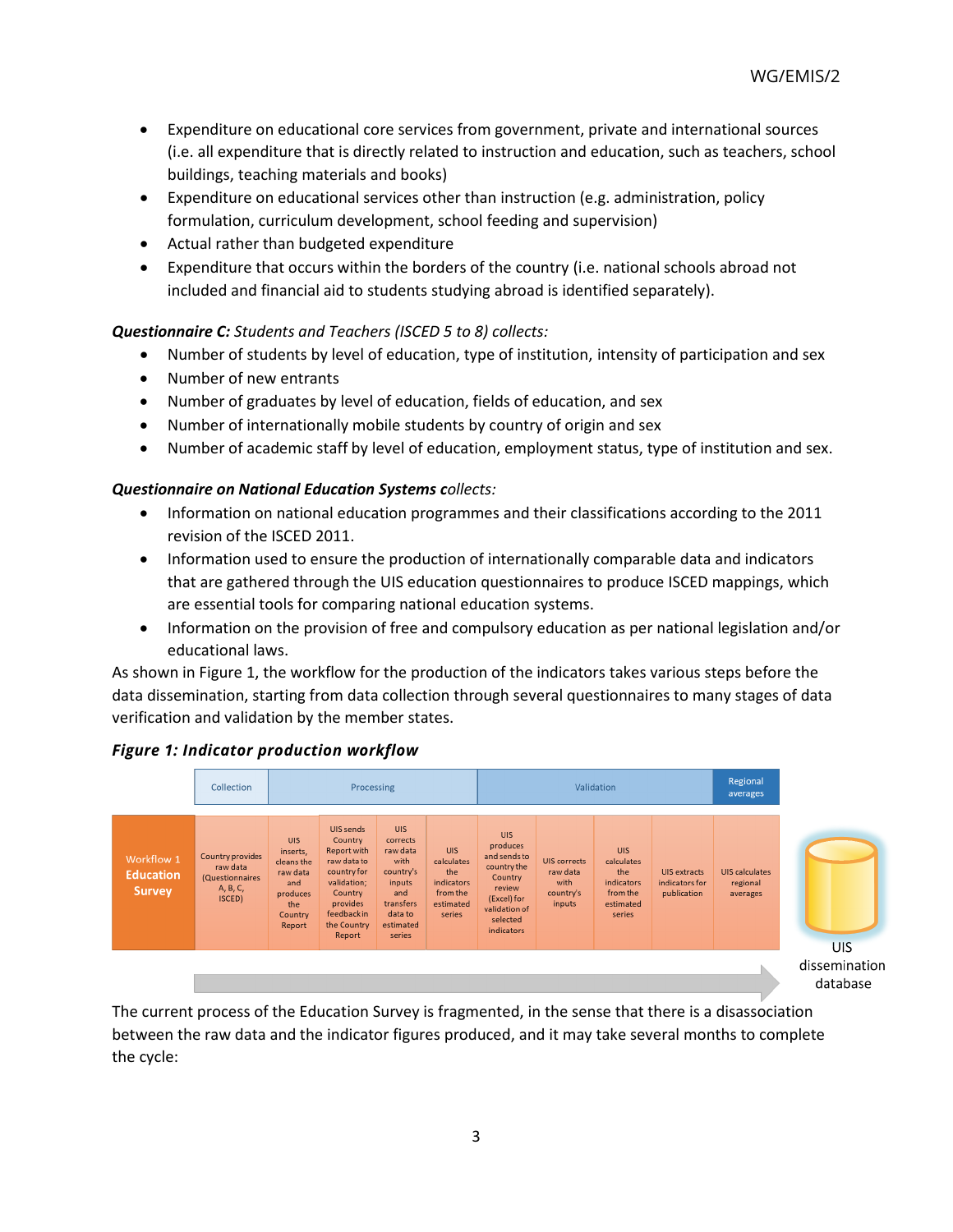- **Raw data:** after countries submit raw data, the UIS applies data verification protocols and report inconsistencies (i.e. categories do not add up to total) and/or ask questions (i.e. break in a time series) to countries. Then, when countries reply, which is not always the case, the UIS implements the changes confirmed with countries into the raw data. Sometimes, more than one exchange is needed to finally understand and implement the changes. When there is the peak of data submission, usually around the deadline of the survey, the UIS might delay the report to countries with data inconsistencies or questions for data verification.
- **Indicators:** once the raw data has been verified and before the data release, estimates for indicators are automatically calculated by the UIS and are sent to countries for validation.

In summary, countries submit raw data and get indicator estimates. From one event to the other, it might take several months and exchanges in between.

#### *2.1. Issues associated to current workflow for indicators production*

The main issues are:

1. **Heavy demands on the countries to compile** and send data to the UIS and then, months later, to work with the UIS on data checking and validation. These tasks, which are usually executed in addition to other duties by modestly sized units within MOEs, come as a serious burden and are seldom considered as the top priority by already overloaded ministerial statisticians. Due to high staff turnover in some ministries, people who interact with the UIS on data validation are often not the same as those who provided data initially, which may present additional challenges and eventually result in inability to publish certain indicators. Moreover, the situation might repeat with every survey cycle as the personnel responsible for data submission often changes.

2. **Low ownership.** Insufficient knowledge of indicator methodology and the UIS calculation process might contribute to the perception of these indicators as external.

3. **Less than ideal timeliness.** The scope of the UIS operations attempts to unify the process of generation of indicators. Thus raw data are collected, and indicators calculated and validated for hundreds of countries at the same time to be released simultaneously for all. With such set-up, the time lag between compiling data on the country level and releasing statistics by the UIS differs and could be long for some countries. By the moment the indicators are published, the situation on the country level might have changed drastically.

4. **Estimates produced based on low coverage of observations.** This is a big problem for regional averages, which are calculated and published without the full picture of the regions due to data gaps.

### 3. Dynamic templates, mining and co-building

Aiming to reduce the reporting burden on the countries, the UIS has designed a set of user-friendly tools which help to compile national education data into relevant education levels and categories following international classifications to generate the most relevant indicators.

This complementary workflow could take advantage of publicly available national data that could be mined in templates that have the formulas and metadata embedded and that opens room to discuss and co-create with the countries the indicators.

In a nutshell, the strategy is to collect the raw data once national data have been published, to align it to international standards (population, ISCED mapping) and to calculate the indicators in compliance with the methodologies approved by Member States through th[e Inter-agency and Expert Group on SDG Indicators](https://unstats.un.org/sdgs/iaeg-sdgs/)  [\(IAEG-SDGs\)](https://unstats.un.org/sdgs/iaeg-sdgs/) and the Technical and Cooperation Group (TCG).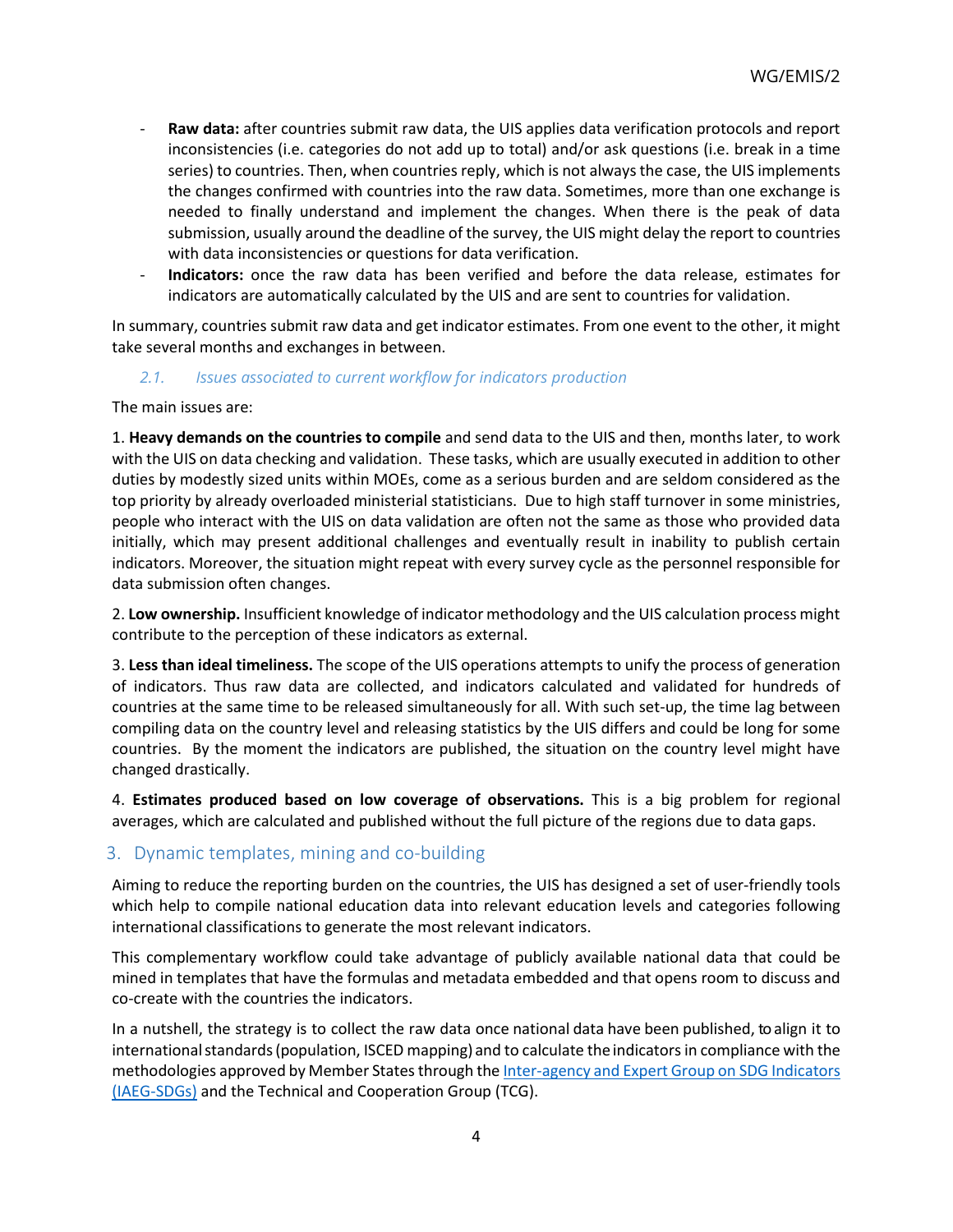To deliver on the above a process has been put into place that includes the following steps:

- 1. Complete the data collection tables, organized by the ISCED levels, with the available information for all the years, including the data and metadata.
- 2. Verify the resulting indicators with the ones produced by UIS and highlight the outliers for further investigation.
- 3. Share the results with the countries for the validation and completion of data gaps.
- 4. Create a consolidated database for all the countries through a routine that auto
- 5. Create an inventory of the publicly available national publications on education and educational expenditure. Most common sources are Ministry of Education, National Statistical Office and Ministry of Finance.

The workflow (workflow 2 in **Figure 2**) implies that the data collection is started by the UIS by filling in some templates with publicly available national data released by countries, reducing the burden on countries. It also allows a **direct link between the raw data and the indicators estimates** as they are automatically calculated by the template with visible formulas. Therefore, t**he verification of raw data and the validation of indicators produced can be done at the same time** through a webinar, workshop or a phone call. This gives more time to countries to focus on the most important activities which are the filling data gaps and validation of the indicators.





The developed template a**lso helps countries to understand in a very transparent manner how the indicators are calculated** following the international methodologies. Moreover, **countries can use the template to transfer the national data into international data and indicators without many resources** and can use it for their national monitoring and policy discussion. Thus, application on the tools promotes co-creation and development of national capacity, empowering the users and enabling the ownership of the results. These outputs can be included in their own EMIS system in Excel format and it needs to copy and paste in the template.

Finally, **through direct interaction with the UIS during completion of the template, the resulting data and indicators can be discussed "on the spot**" and, if needed, corrective measures can be applied right away. Thus, validity of the data and indicators obtained through this process can be confirmed by the countries.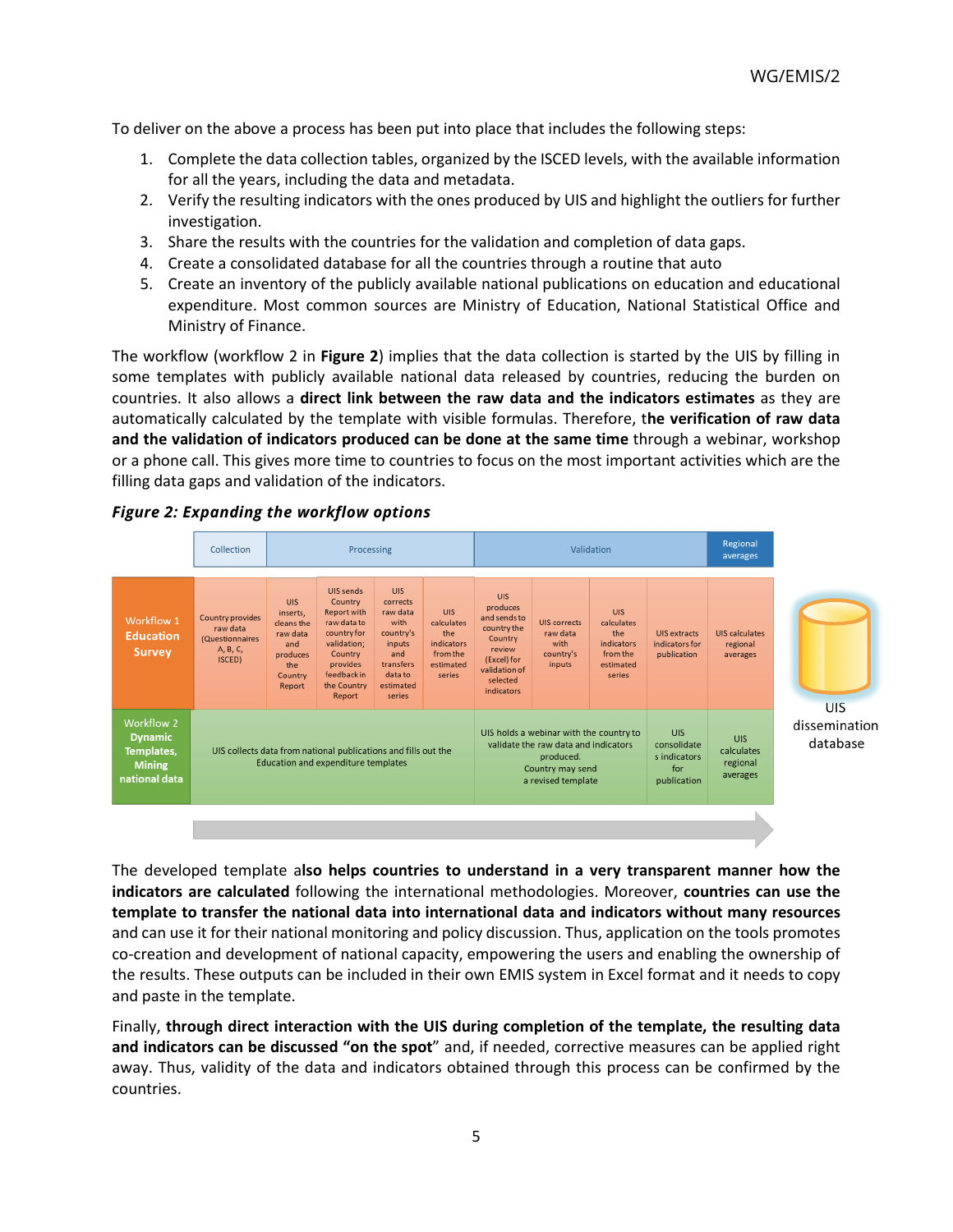## *3.1. Scope of work: the indicators*

The data collection covered 16 SDG indicators: 14 indicators on administrative data and 2 indicators on finance data as shown in the table below:

|  | <b>Basic education</b>           | 4.1.3 Gross intake ratio to the last grade<br>4.1.4 Out-of-school rate<br>4.1.5 Percentage of children over-age for grade                                                                                                                                                                                |
|--|----------------------------------|----------------------------------------------------------------------------------------------------------------------------------------------------------------------------------------------------------------------------------------------------------------------------------------------------------|
|  | Early childhood<br>education     | 4.2.2 Participation rate in organized learning (one year before the official primary entry age)<br>4.2.4 Gross early childhood education enrolment ratio in (a) pre-primary education and (b) early<br>childhood educational development                                                                 |
|  | <b>TVET / Tertiary education</b> | 4.3.2 Gross enrolment ratio for tertiary education<br>4.3.3 Participation rate in technical-vocational programmes (15- to 24-year-olds)                                                                                                                                                                  |
|  | Knowledge                        | 4.7.2 Percentage of schools that provide life skills-based HIV and sexuality education                                                                                                                                                                                                                   |
|  | <b>Learning environment</b>      | <b>4.a.1</b> Proportion of schools offering basic services, by type of service                                                                                                                                                                                                                           |
|  | Teachers                         | 4.c.1 Proportion of teachers with the minimum required qualifications<br>4.c.2 Pupil-trained teacher ratio by education level<br>4.c.3 Percentage of teachers qualified according to national standards<br><b>4.c.4</b> Pupil-qualified teacher ratio by education level<br>4.c.6 Teacher attrition rate |
|  | Expenditure                      | 1.a.2 Proportion of total government spending on essential services (education)<br>1.a.GDP Government expenditure on education as a percentage of GDP                                                                                                                                                    |

In the appendix there are some description of the variables and levels collected.

## *3.1.1. The CESA framework*

In order to support the Continental Education Strategy for Africa (CESA), the calculation of the following indicators were added to the template for African region:

4.4 & 9.1 Distribution of tertiary graduates by field of education

5.2 Percentage of female teachers by teaching level of education

- 5.5 Percentage of tertiary graduates from Science, Technology, Engineering and Mathematics programmes
- 8.1 Distribution of enrolment in secondary education by programme orientation

8.2 Percentage of students in technical and vocational programmes

## *3.2. The dynamic template*

As described above, UIS has prepared the package for the countries that include two dynamic templates to collect and calculate SDG indicators for:

1. Administrative data covering the period of 12 years from 2010 to 2021, and

2. Finance data covering the period of 10 years from 2012 to 2021.

Both templates consist of the tables for data collection by year and ISCED level, metadata with definitions, calculation method and data source; and calculation of SDG indicators.

The features of the templates include:

- Automatically produced indicators from the data collection tables;
- For population-based indicators, possibility to select the population data source (national population census or UNPD);
- Possibility to compare the indicators calculated from the national data with UIS published indicator;
- Predefined rules to identify the outliers;
- Automatically produced database for data and metadata.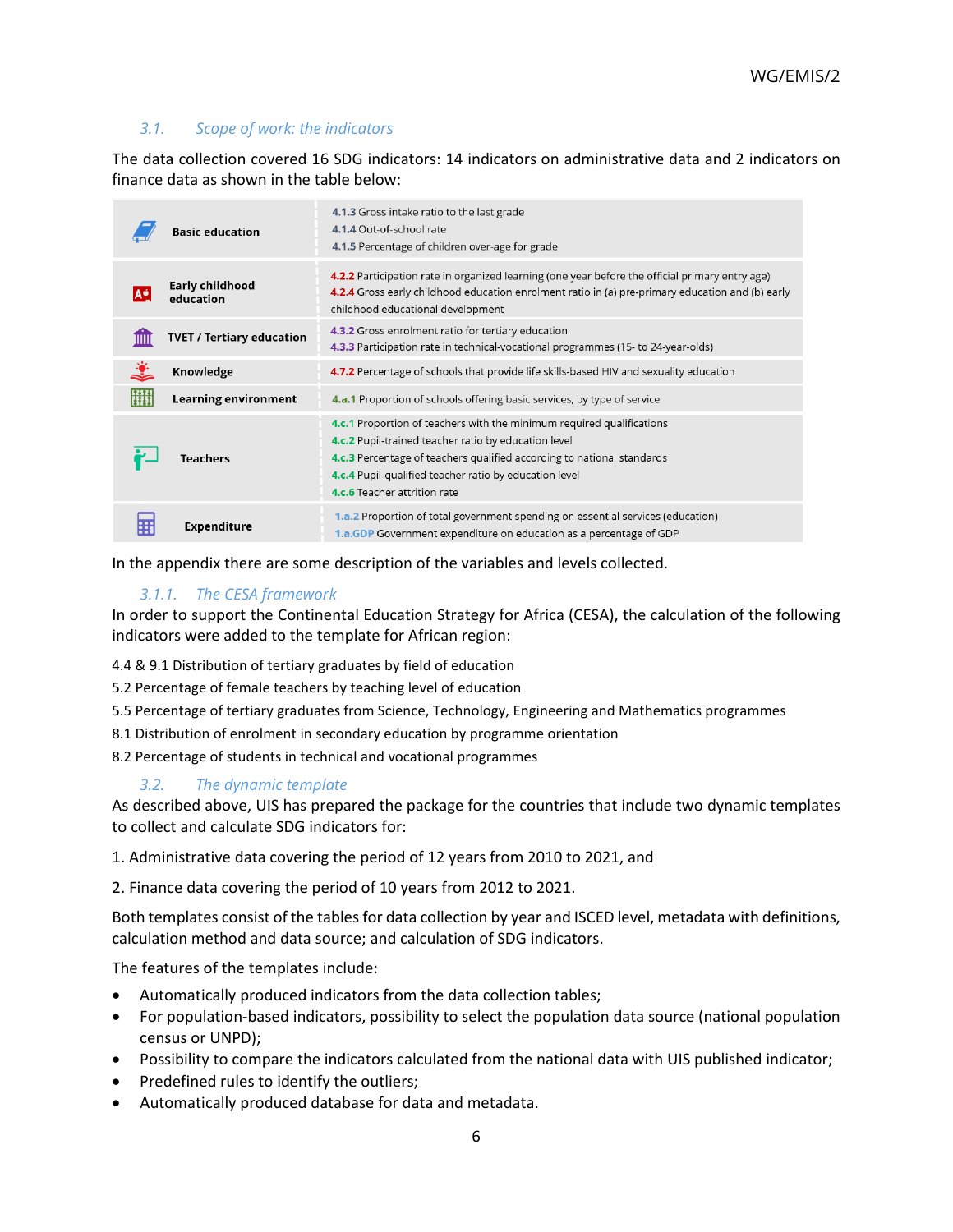## *3.3. Finding related to the indicators*

### The main takeaways are:

- Disaggregation: the level of disaggregation of published national data might not meet the level of requirement to produce a given indicator. For instance:
	- 4.1.4 Out-of-school rate: enrolment data by age for pre-primary education or technical/vocational programmes are not available.
	- 4.a.1 Proportion of schools offering basic services, by type of service: data in many cases have not disaggregated by primary, lower and upper secondary education.
	- Data are available only for the national education structure, which is different from ISCED mapping and need additional work.
- Completeness: data available for public education institutions only.
- Definitions: 4.c.1, 4.c.2, 4.c.3, 4.c.4 for trained and qualified teachers: data compiled from national sources taking into account the national definitions, when available, are different to the one available at the UIS but cannot be compared because the UIS does not collect the national definitions.

### *3.4. Lessons learnt*

The main lesson learnt is the evidence that a massive amount of available national data that is not reported to the UIS that can be used to report on SDG indicators.

This situation is more important when the UIS questionnaire, usually responded by the MOE, asks for information that is produced by a different divisions/units/department within a country.

Indicators calculated from national sources need to be validated with the countries as there might be discrepancies between national and international-comparable data.

## 4. Proposal

Based on the exercise we propose to have a combined indicators production workflow according to countries choice and UIS prioritization:

- a. **Workflow 1- UIS questionnaire:** for the countries reporting using the UIS questionnaire they could preserve this reporting strategy that is already installed and follows a tradition. This is the reporting strategy for all countries reporting to OECD.
	- **Advantages:** relies on UIS to collect data and produce indicator (i.e.: some recurrent cost to UIS).
	- **Disadvantages:** subject to country's questionnaire submission.
- b. **Workflow 2 - Dynamic Template, data mining and country's validation:** this is to be agreed with the countries that prefer to engage with this new approach.
	- **Advantages:** increases government ownership over statistics; allows capacity development on spot; alternatives based on needs (such as use of national population) could be enabled; and values of indicator are validated jointly.
	- **Disadvantages:** changes as always cause some disruption.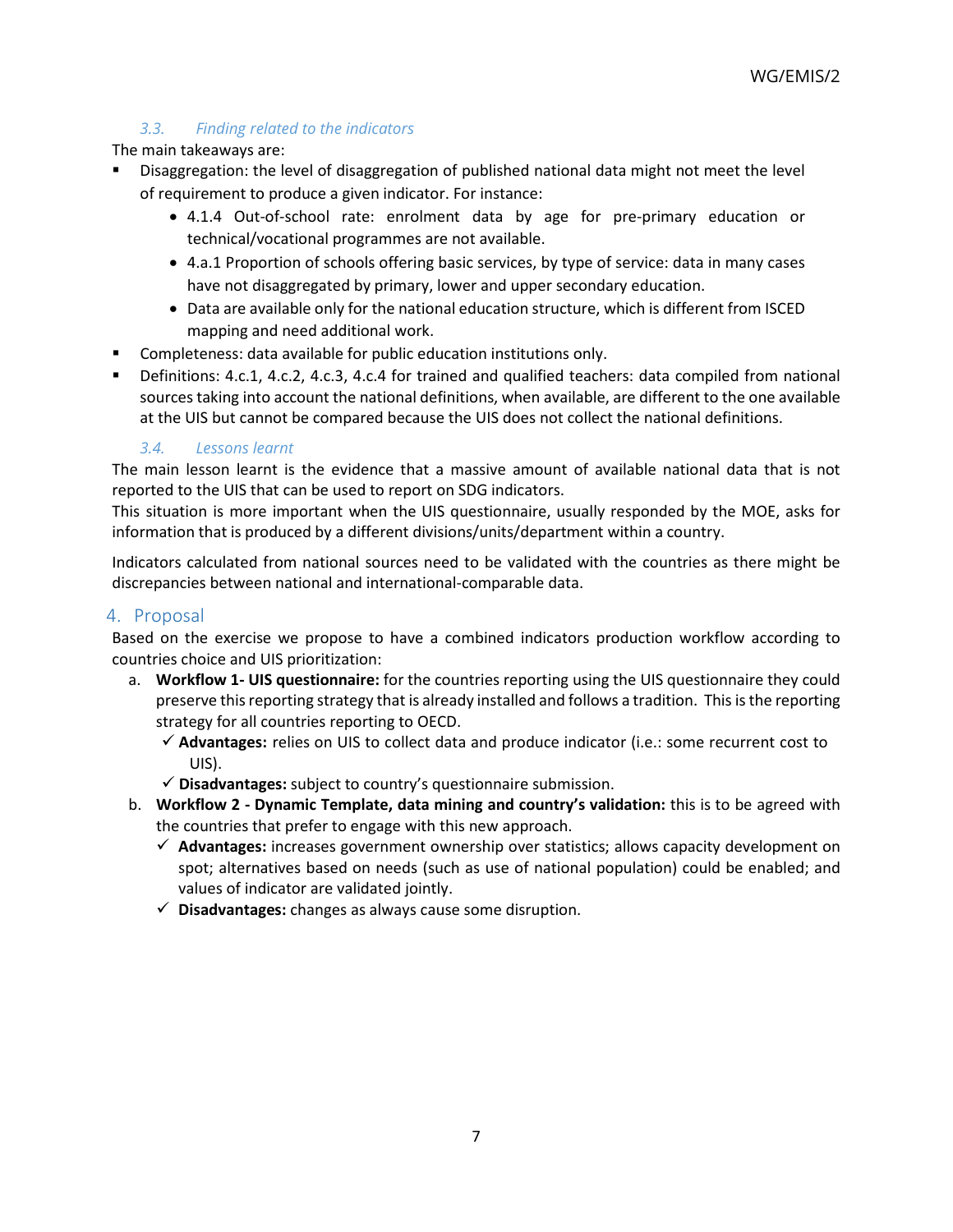# Appendix: Mapping of variables and levels of the dynamic templates

| Variables                       |                    | SDG 4 indicators   |                           |                    |                           |                           |                           |                    |                |              |                           |                           |                    |                           |                    | Finance indicators        |  |
|---------------------------------|--------------------|--------------------|---------------------------|--------------------|---------------------------|---------------------------|---------------------------|--------------------|----------------|--------------|---------------------------|---------------------------|--------------------|---------------------------|--------------------|---------------------------|--|
|                                 |                    | 4.1.4              | 4.1.5                     | 4.2.2              | 4.2.4                     | 4.3.2                     | 4.3.3                     | 4.7.2              | 4.a.1          | 4.c.1        | 4.c.2                     | 4.c.3                     | 4.c.4              | 4.c.6                     |                    | 1.a.2 % GDP               |  |
| National education system       | $\mathsf{x}$       | $\mathsf{x}$       | $\mathsf{x}$              | $\mathsf X$        | $\mathsf{x}$              | $\boldsymbol{\mathsf{x}}$ | X                         | $\mathsf{x}$       | $\mathsf{x}$   | $\mathsf{x}$ | $\mathsf{X}$              | $\boldsymbol{\mathsf{x}}$ | $\mathsf{x}$       | $\boldsymbol{\mathsf{X}}$ |                    |                           |  |
| Population data                 | X                  | $\mathsf{x}$       |                           | $\mathsf{x}$       | $\boldsymbol{\mathsf{x}}$ | $\mathsf{x}$              | $\boldsymbol{\mathsf{x}}$ |                    |                |              |                           |                           |                    |                           |                    |                           |  |
| Enrolment by sex                | $\mathsf{X}$       | $\mathsf{x}$       | $\mathsf{x}$              | $\pmb{\times}$     | $\boldsymbol{\mathsf{X}}$ | $\mathsf{x}$              | $\pmb{\times}$            |                    |                |              | $\boldsymbol{\mathsf{x}}$ |                           | $\pmb{\times}$     |                           |                    |                           |  |
| Enrolment by age                |                    | $\pmb{\mathsf{x}}$ | $\pmb{\times}$            | $\pmb{\mathsf{X}}$ |                           |                           | X                         |                    |                |              |                           |                           |                    |                           |                    |                           |  |
| Enrolment by grade              | $\pmb{\times}$     |                    | $\boldsymbol{\mathsf{x}}$ |                    |                           |                           |                           |                    |                |              |                           |                           |                    |                           |                    |                           |  |
| Repeaters by sex and grade      | $\pmb{\mathsf{x}}$ |                    |                           |                    |                           |                           |                           |                    |                |              |                           |                           |                    |                           |                    |                           |  |
| Teachers by sex                 |                    |                    |                           |                    |                           |                           |                           |                    |                | $\mathsf{x}$ |                           | $\pmb{\mathsf{X}}$        |                    | $\boldsymbol{\mathsf{X}}$ |                    |                           |  |
| Trained teachers by sex         |                    |                    |                           |                    |                           |                           |                           |                    |                | $\mathsf{x}$ | $\pmb{\times}$            |                           |                    |                           |                    |                           |  |
| Qualified teachers by sex       |                    |                    |                           |                    |                           |                           |                           |                    |                |              |                           | X                         | $\pmb{\mathsf{x}}$ |                           |                    |                           |  |
| Newly recruited teachers by sex |                    |                    |                           |                    |                           |                           |                           |                    |                |              |                           |                           |                    | $\boldsymbol{\mathsf{x}}$ |                    |                           |  |
| Schools by type of facility     |                    |                    |                           |                    |                           |                           |                           | $\pmb{\mathsf{X}}$ | $\pmb{\times}$ |              |                           |                           |                    |                           |                    |                           |  |
| Educational expenditure         |                    |                    |                           |                    |                           |                           |                           |                    |                |              |                           |                           |                    |                           | $\pmb{\mathsf{X}}$ | $\boldsymbol{\mathsf{x}}$ |  |
| Total government expenditure    |                    |                    |                           |                    |                           |                           |                           |                    |                |              |                           |                           |                    |                           | $\pmb{\times}$     |                           |  |
| Gross domestic product (GDP)    |                    |                    |                           |                    |                           |                           |                           |                    |                |              |                           |                           |                    |                           |                    | X                         |  |